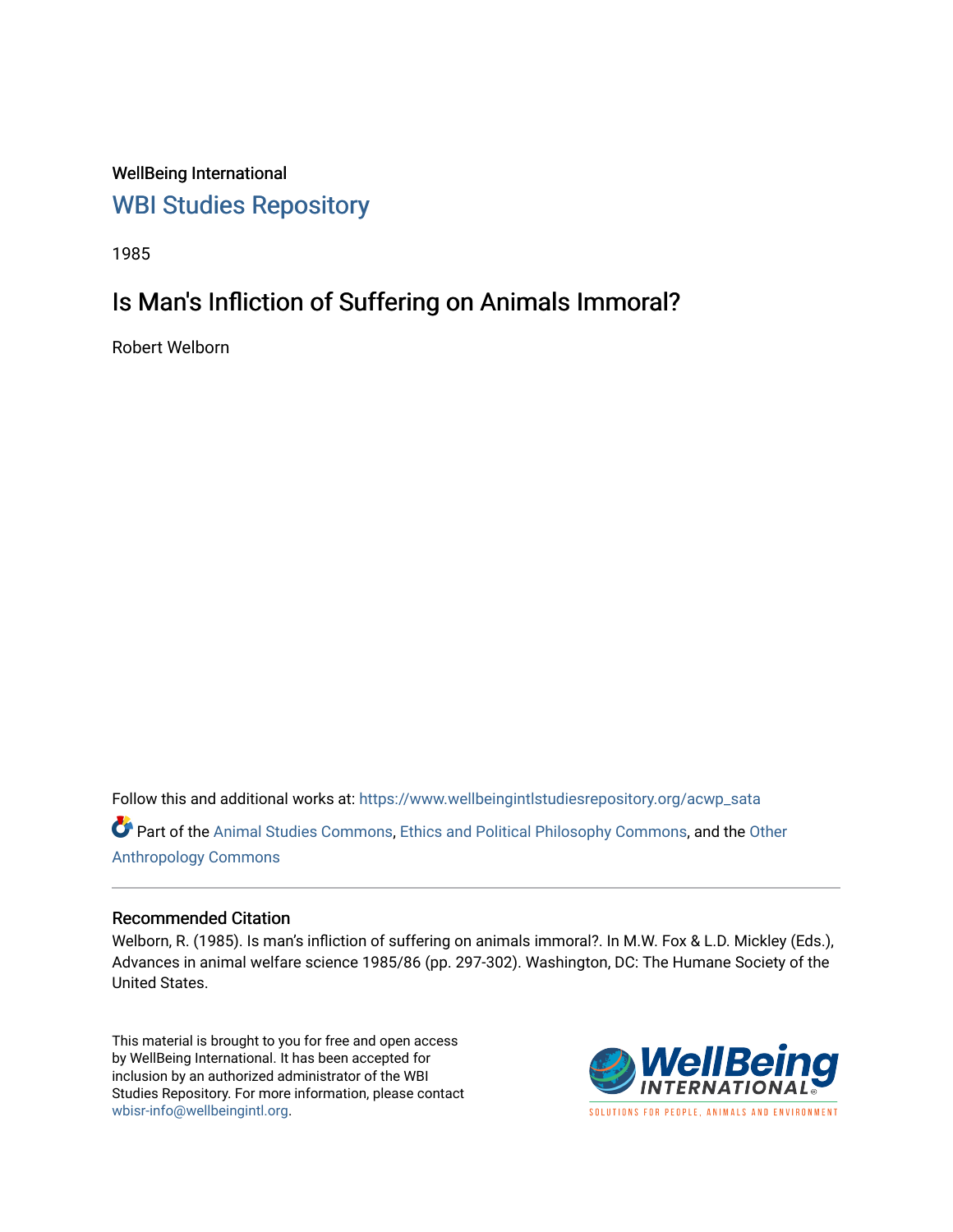# **IS MAN'S INFLICfiON OF SUFFERING ON ANIMALS IMMORAL?**

### **Robert Welborn**

*P.O. Box 208 Franktown, Colorado 80116* 

Must not the first step in the consideration of this question be definition: what is moral? *Webster's Dictionary* says it is that which is "conforming to generally accepted ideas of what is right and just in human conduct" but let us propose another definition: that conduct which is compassionate, rational, and vital in relation to the preservation and enhancement of life itself.

If it is believed that man is properly in dominion over the earth and that he may do with it and all things on it as he will, then the first definition is sufficient. If generally accepted ideas in man's community are to the effect that man's infliction of suffering on animals is right, then such is not immoral.

If it is believed, however, that life, all life, as it has evolved in its beauty and complexity is the consideration upon which conduct should be judged, then the second definition must apply. Man being the dominant species that consciously and by plan produces suffering or harmony, beauty or ugliness, can do or fail to do what is right in relation to all life. Of course the first definition does not rule out ideas for human conduct that are determined in relation to life but it does not require such ideas.

If a person should put a dog in a cage and then abandon it to die slowly for want of food and water, it would be said that such conduct is immoral under both the first and second definitions. If, however, a person in a white coat for experimental purposes injects lye into the esophagus of a dog and the dog experiences pain and loneliness for days or weeks before death, it would be said by many that this is moral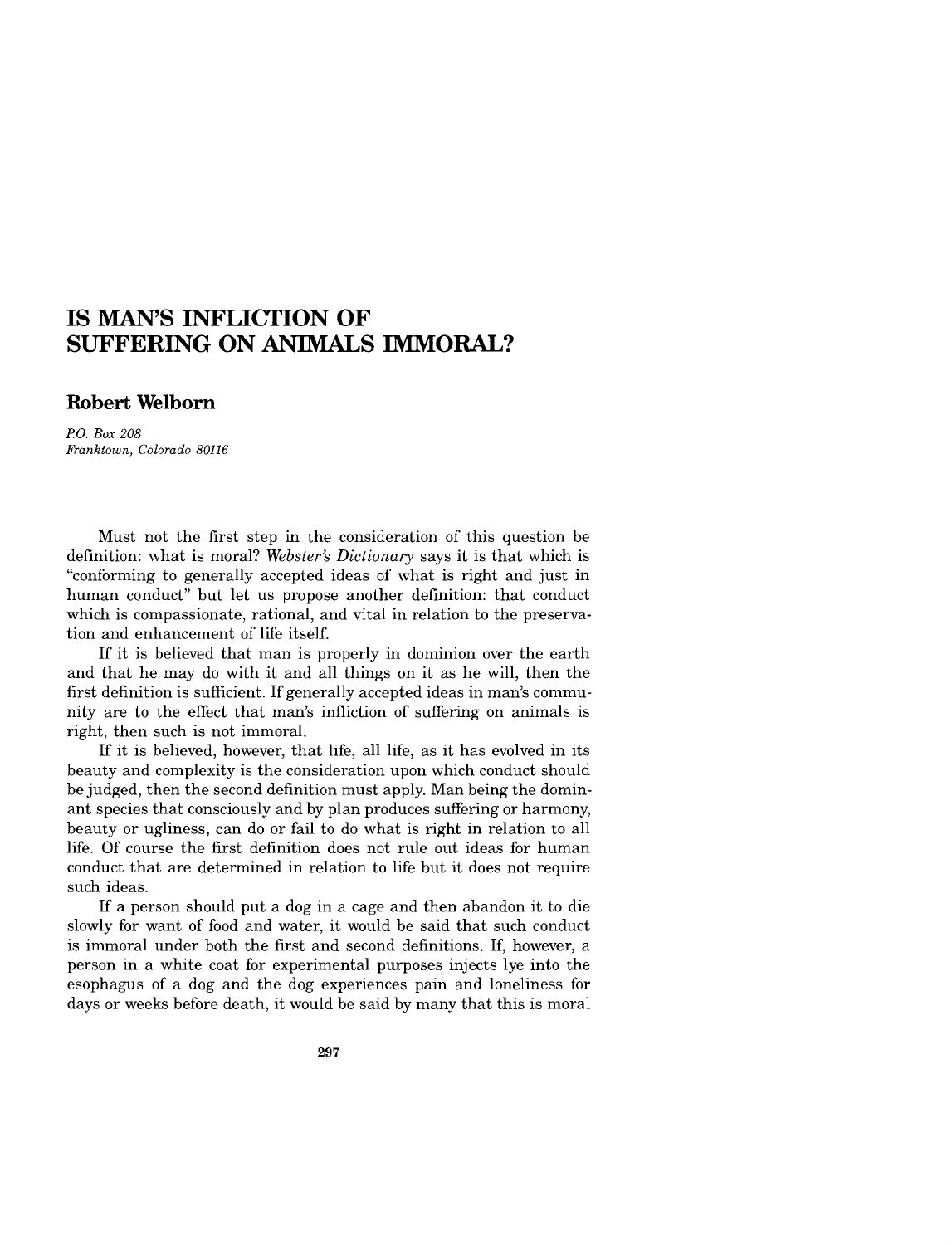under the first definition because it is generally accepted that animals should be used in laboratories for the benefit of mankind. (This usage of dogs and many other horrendously cruel usages of animals are reported in authentic detail by Dallas Pratt M.D. in his books: *Alternatives to Pain in Experiments on Animals* and *Painful Experiments on Animals.* Anyone wanting to know what life is really like on this globe under man's dominion should read these books.) But this type of laboratory use is immoral without question under the second definition. It is the infliction of prolonged unnatural suffering on a sentient creature, an abuse of life.

The world and life on it, including man's life, will be secure from extinction and life will be profoundly satisfying only when the first and second definitions mean the same thing, when man fulfills his dominant and self-conscious part in the life process with compassion, reason, and vitality. Those who are concerned with animal welfare must strive toward the merging of the definitions so that the second is really a part of the first, must be imbued not just with the horror of man's cruelty to other living things but with the reverence for all life, its evolution and its beauty.

One approach to this merging of the definitions is to teach, and hopefully bring people to the realization, that humanity's welfare is intertwined with the welfare of all life on this earth. This certainly is an approach that should be followed but it suggests an acceptance of the first definition alone with man's welfare still being the sole consideration and with man, although broadening his purview, still determining what life serves his purpose and what does not. This selective evaluation would seemingly permit whatever action man conceived to be in his own self-interest with other life being subservient to it. The goal is the unity of human self-interest and the interest of all life. When this goal is achieved, and thus people revere all life as they revere their own part, there will be a merging of the definitions. (See Mary Midgley-*Animals and Why They Matter,* 1984, University of Georgia Press, for further fine discussion.)

The other approach to the merging is to seek moral propriety outside of man. It seems fundamental that if there is no value determinant outside of man, if there is no God, then morals are a matter of the dominant expediency. (Thomas Jefferson invoked the Laws of Nature and Nature's God to establish the values, life, liberty and the pursuit of happiness, as against the temporal expediency that was dominant.) We can urge that it is expedient for people to realize that their welfare and the welfare of all life are interdependent. But expediency is a vagrant thing. It varies according to the situation; it is not the same from one society to the other, from one generation to the next. It simply teaches that that which seems to work in a particular society will be the determinant of the morals of that society. Assault and battery will be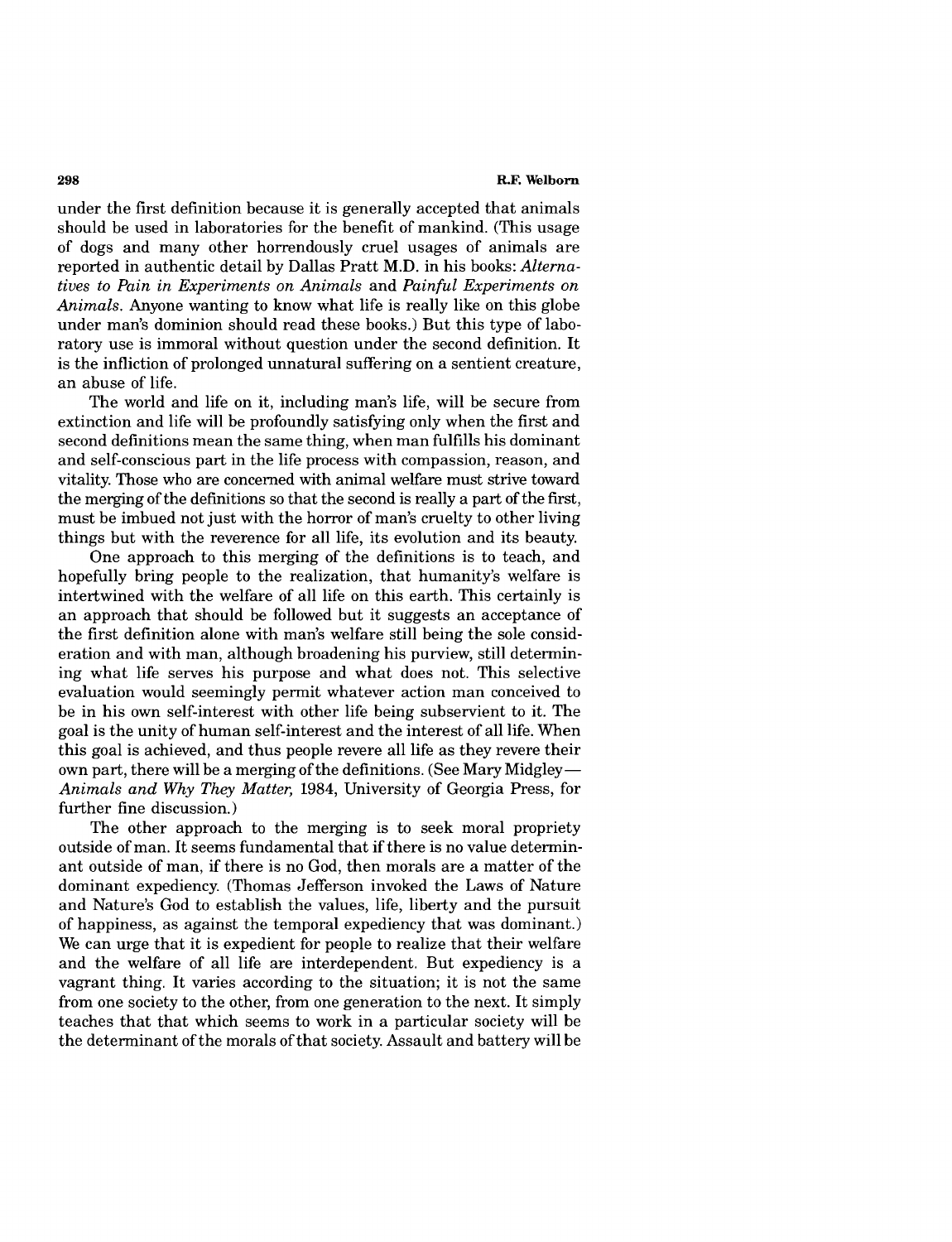#### Infliction of Suffering 299

punished because it is inimical to the peace and comfort of the society. The torment of animals in laboratories, in entertainment spectacles, and in food production procedures will not be punished because it is felt that these uses of animals contribute to the pleasure and comfort of the society, such being a proper test of propriety and morals. There are no universal, permanent values, only values for a particular time and place.

It is, therefore, only with a consideration outside of man that universal values are found, the second definition made universally applicable and the merger of the two definitions made secure. This consideration is God and God is manifest in the life that has evolved on this earth. God is not supernatural or mystical but the essence of the natural, the truth of the universe and the truth of the meadowlark and the blade of grass. This is not the god of any particular religion or cult. No confined doctrine or teaching of any sect can lay claim to God-only life itself and man as a part of that life.

The truth that is God is all encompassing. There is no separation offact and value; there is no distinction between science and compassion and no isolation of science from the moral sphere. Each element of reality, each element of life, the seen and the unseen, the known and the felt, the proved and the believed, is involved in and is a part of those values which are consummate in beauty. This is the purpose, the harmony and the balance, and includes the minutest part of life and each particle that makes up the sunset and the sea.

Man's anthropocentrism is nowhere more evident than in the gods he chooses and thus those gods are basically called upon to have as their primary concern the salvation of man. Man mostly conceives that he alone of the species has a soul worthy of consideration by a divine being. There is no realization that man's function is fulfilled and happiness achieved by serving God and that this can only be done by serving life and beauty which are the manifestation of God. This service calls for the second definition.

People shy away when one talks about God as the universal being not defined by a particular doctrine. They cannot stand the broad responsibility and seeming uncertainty of service to God through the preservation and enhancement of life, through the inspired and rational creative process of love for that life. They want their book to tell them what to do. They seek refuge from the discomfort either in the dogma of some organized religion which teaches the propriety of man's dominion or in the dominion itself which they assume justifies all, without God.

Acceptance of the second definition is the real hope for the cause of animal welfare, for the reduction and elimination of the suffering which man inflicts on other living things. Although there may seem to be more people aware of this suffering, the massive obstacle of indifference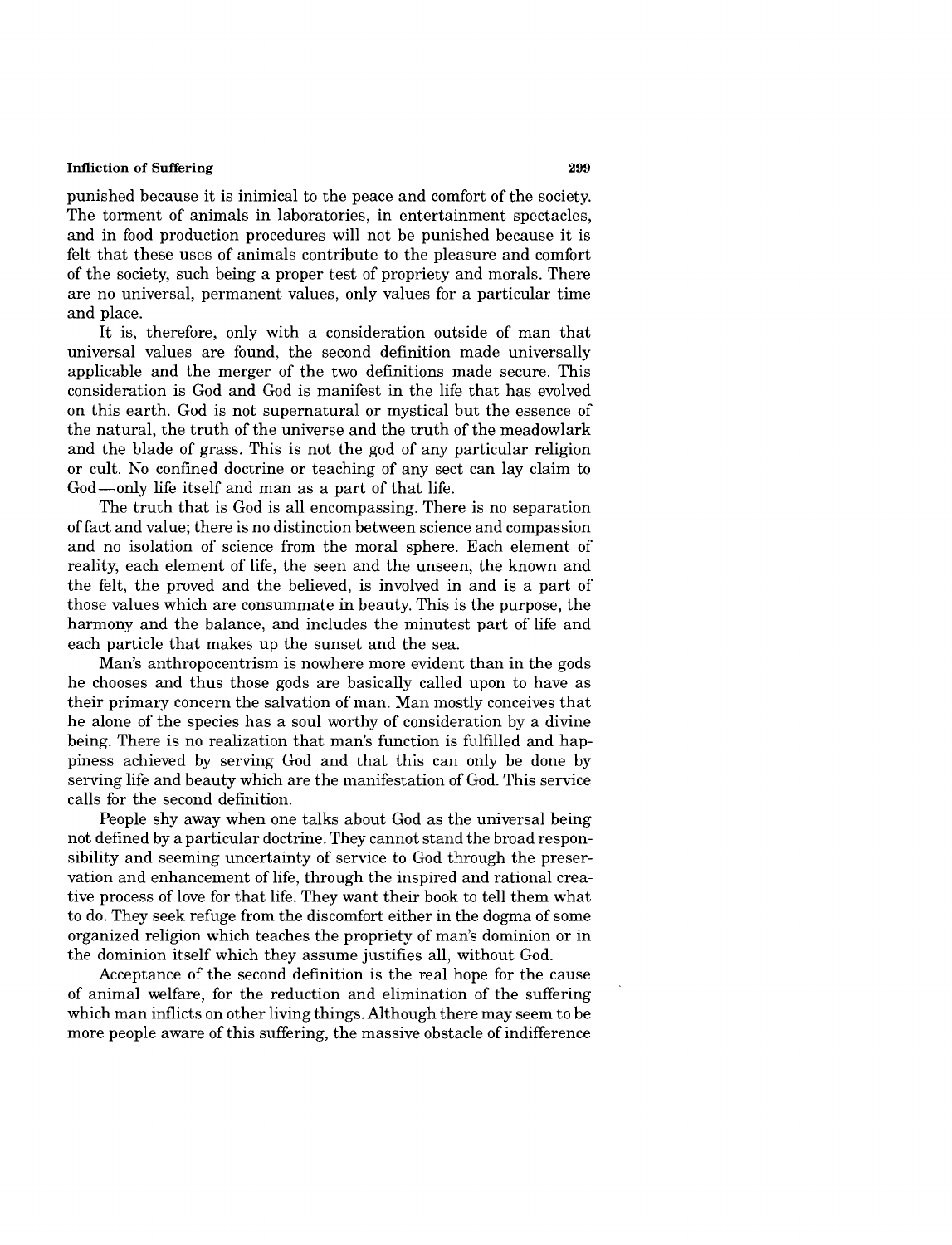enlarges and the number of animals used and abused each year increases. Without a new and true morality people will continue with their approval of the torture of rabbits, monkeys and calves for the benefit of cosmetics, science, good food and entertainment.\*

The truth that people fail to grasp is that only by respecting and serving all life for its own sake will they achieve for themselves meaningful and satisfying lives. The callous and irrational preoccupation with the use of all other things on this earth, animate and inanimate, for present and often perverted physical comfort and gratification portends certain deterioration. Man fails even to protect his own progeny by conservation and the reasonable use of natural resources, and fails to realize the happiness that would come from a compassionate and rational relationship with other forms of life.

Several years ago Mortimer Adler of the Great Books program discussed the arguments of the humanists as against those he called animalists. The humanists, he said, take the position that animals do not have inherent dignity or inherent rights but that people might do moral damage to themselves by being cruel to animals, (The *Great Ideas Tbday-1975,* Encyclopaedia Britannica, Inc.). There is no felt or understood awareness of the sanctity of all life, of the capacity of the dog or bird for pain or love or joy. Man, the tormentor and destroyer, is the only important thing. These humanists never saw or found the dignity of the cow with her calf, the hen with her chicks, the mother gorilla with her baby. Under their theory the covert torment of animals in laboratories would be acceptable because no one but the attendants and experimenters sees the animals, society is not exposed to the atrocities and thus the human race does not suffer moral damage. The attendants and experimenters are indifferent to the suffering of the animals and therefore the cruelty has no affect on them.

A contrast to this failure to understand and be inspired by the significance of all life is the thought and feeling of Loren Eiseley who had the completeness of perception to believe and know that all life is sacred, from the vagrant seed drifting in the air to the violet and the tree frog. He spoke from the expertise of his profession, anthropology, and with the sensitivity of an Emily Dickinson. From personal experience he told of the capacity of the hawk and the fox for pain and love and joy. For him there was companionship and familial oneness with this hawk and this fox and with the bittern in whose life there was a fundamental element like an element in his own. (See Loren Eiseley's

<sup>\*</sup>This is a reference to the United States government-sanctioned Draize test in which the substance to be tested is placed in the eye of a live conscious rabbit to see how long it takes to cause irreparable damage to the eye; to the misery of primates restrained in vice-like chairs for endless days of psychological or surgical experiments; to the confinement of veal calves in boxes; and to the brutal torment of calves and steers in roping contests at rodeos or practice arenas.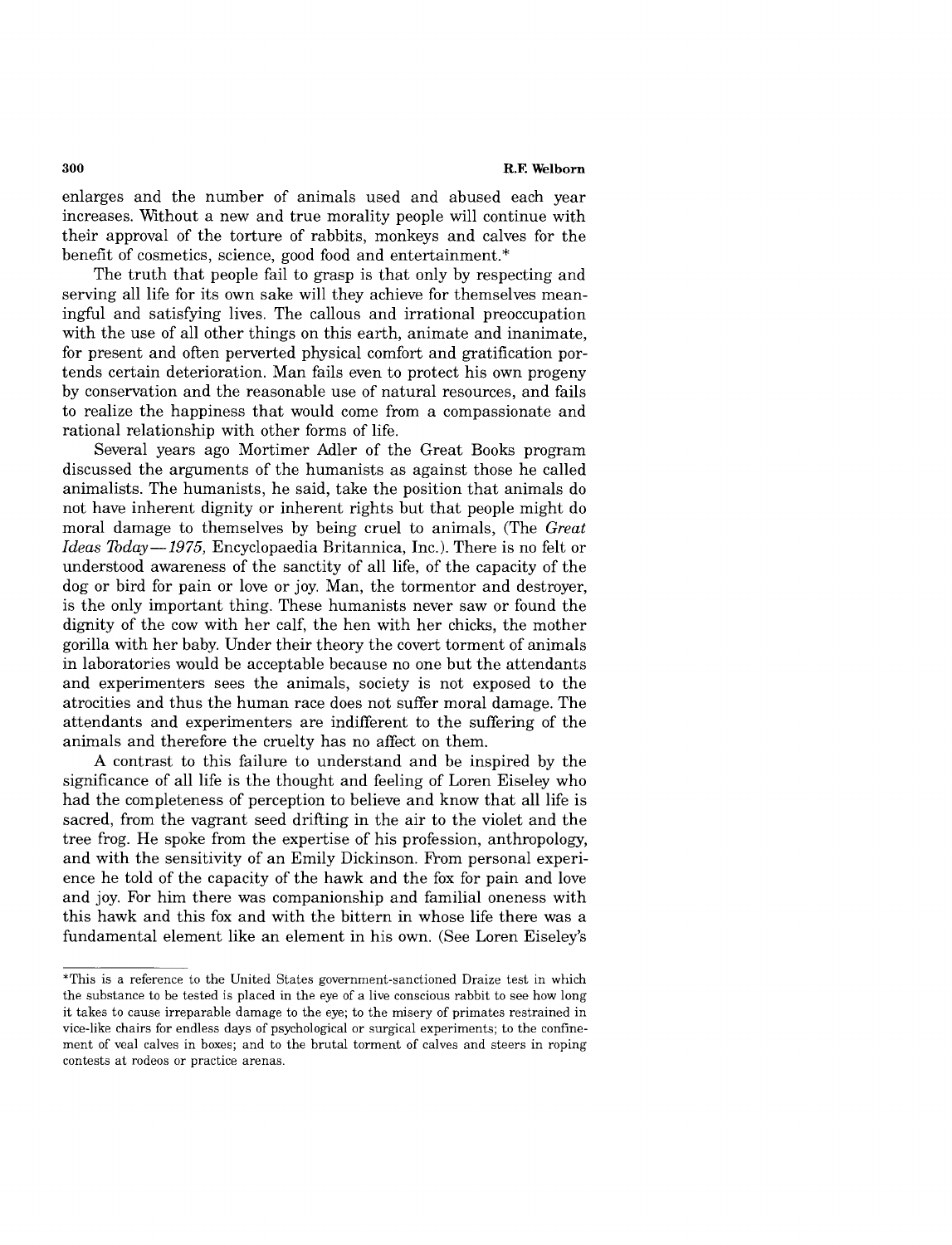#### Infliction of Suffering 301

*The Star Thrower,* a collection of essays and *Another Kind of Autumn,*  a collection of poems.)

The insensitive rationalization that only man has dignity or rights underlies the first definition and that definition is predominant. How then do we effectively invoke morality in our presentations to those people who could do something for animal welfare-by legislation, by teaching, or by direct action? We unequivocally assert the second definition. We sustain it affirmatively by the perception of people of science such as Loren Eiseley. We sustain it negatively by the teaching of authorities such as Jonathan Schell and Paul and Anne Ehrlich. (Jonathan Schell's *Reflections on The Fate of the Earth* received wide recognition when they first appeared in *The New Yorker* in 1982. The Ehrlichs' book entitled *Extinction* deals with just that.) This is the perception and this is the teaching that man may well be in the process of ending life on this earth, either abruptly or gradually.

Some may question the relevance of this reference to the extinction oflife in a paper dealing with the subject of animal welfare. It may be said that man can determine what life forms continue and what do not and that whether or not living things suffer at the hands of man is irrelevant to the question of survival. But this is precisely the danger-man's assumption that he can be the determinant of life. Man has failed completely in this regard and this establishes that only a respect for all life will unify humanity and carry it through the destructive forces it has created. This respect is the basis for the second definition, a moral standard existing outside of man. One cannot respect life and permit its torment. This is fundamental. The infliction of suffering is by definition immoral.

Let us not hesitate to urge this morality on all persons to whom supplication is made for animal welfare. There will be deaf ears and bored expressions but this is our only hope for man's proper relationship with animals and for the balance and development of life itself. Unless the humane treatment of animals is made a part of the most basic and affirmative moral considerations, it will continue to be treated by the lawmakers and the teachers and by society in general as a minor matter in relation to what man conceives to be his major concerns and desires.

Through the process of evolution and refinement man has come to have the capacity for compassion and reason, the two attributes that must be constantly combined, and to have the power of domination. This capacity and this power make possible the responsible custodianship of the earth and all life on it. If the capacity is unused, the power becomes the devolutionary force it is today and all life suffers.

What are the responsibilities of this custodianship? They are to conserve and nurture the earth's natural resources, the minerals, the vegetation, the soils, the contours, the air and the water so that they are an ever-present source of life and beauty; and they are to protect and care for those animals that are under or affected by man's dominion